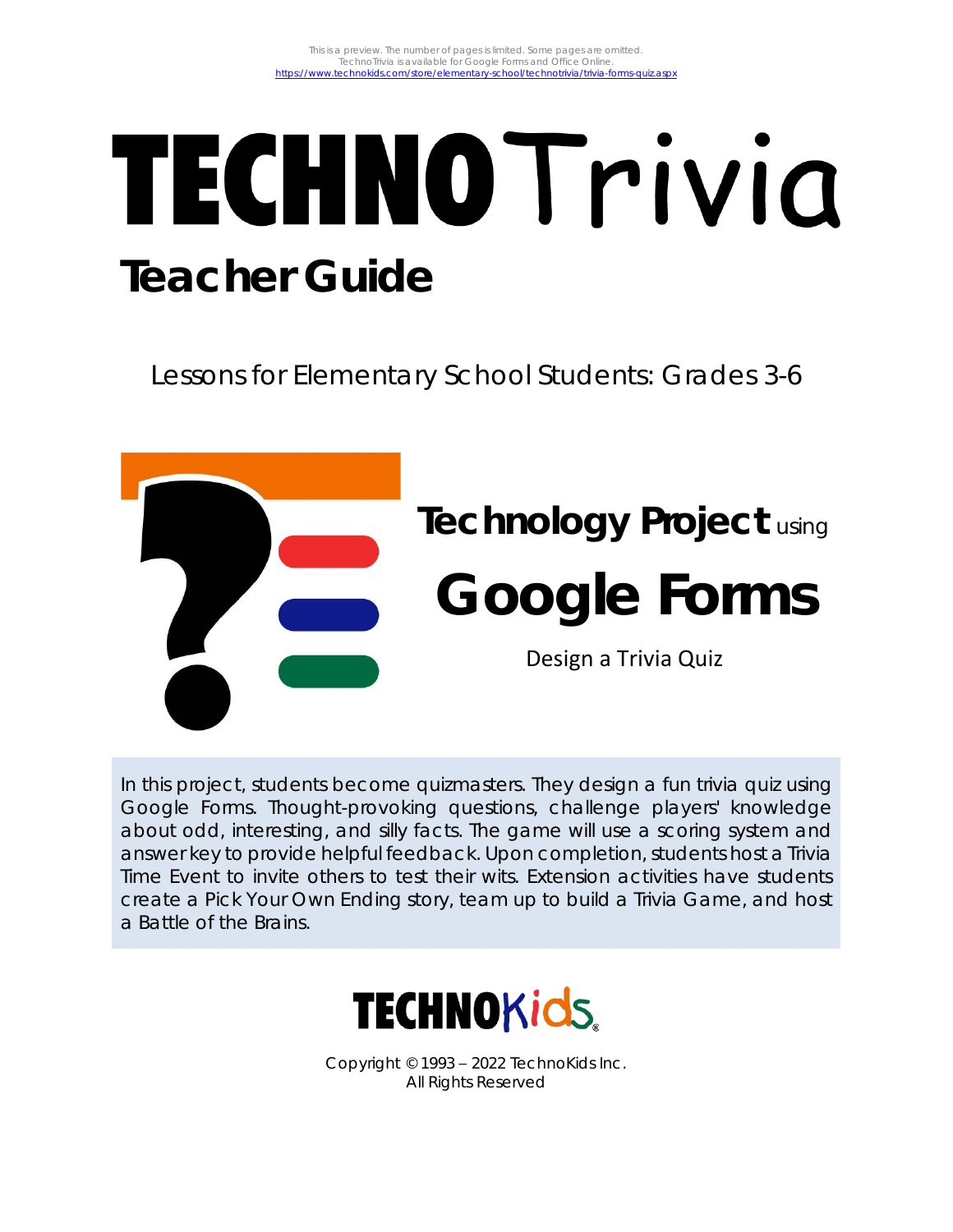# Contents

| Introduction Getting Started      |  |
|-----------------------------------|--|
|                                   |  |
| Session 1 Test Your Wits          |  |
|                                   |  |
|                                   |  |
|                                   |  |
| Session 2 Build a My Country Quiz |  |
|                                   |  |
|                                   |  |
|                                   |  |
|                                   |  |
|                                   |  |
|                                   |  |
|                                   |  |
|                                   |  |
|                                   |  |
|                                   |  |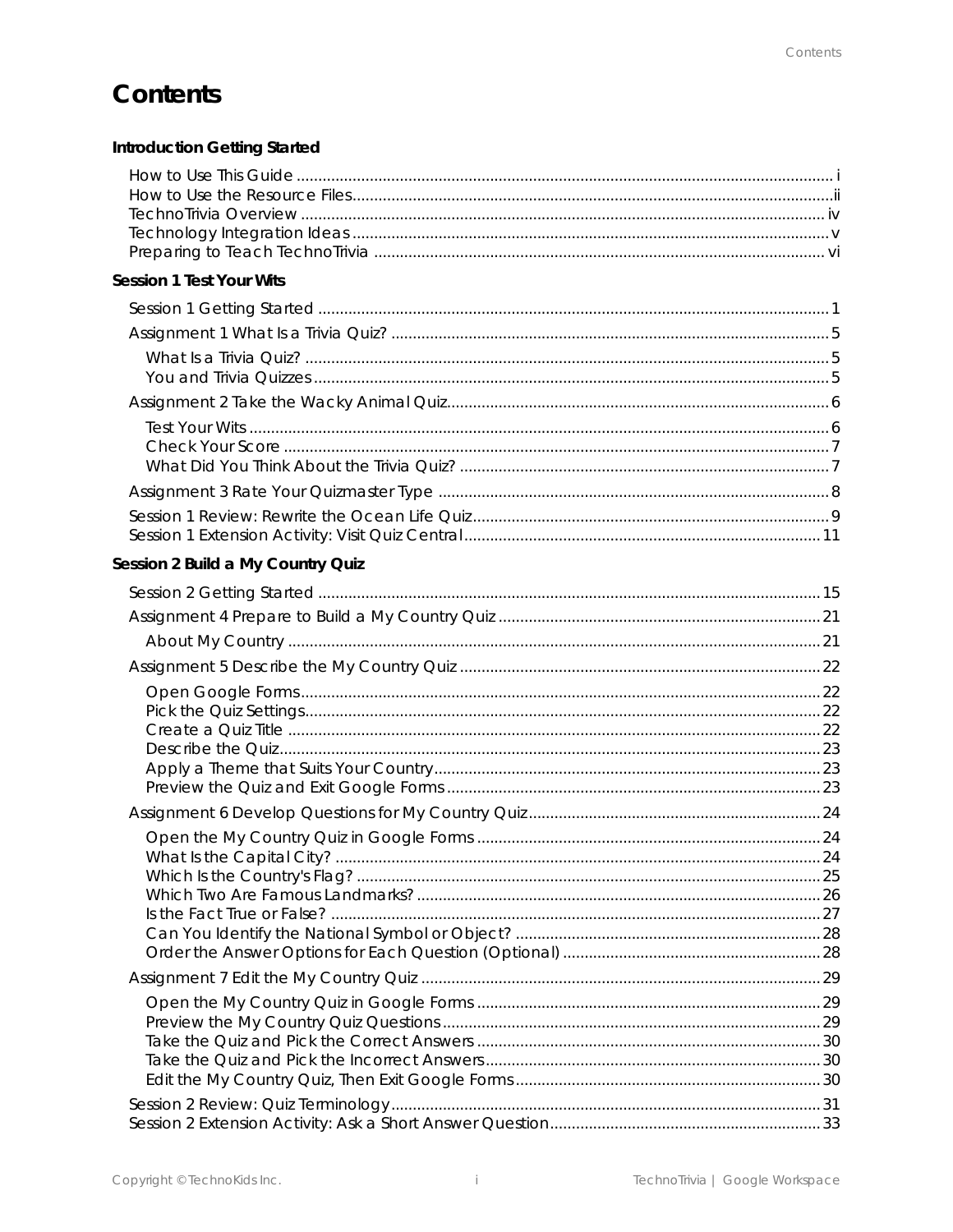| Session 3 Plan Your Trivia Quiz    |  |
|------------------------------------|--|
|                                    |  |
|                                    |  |
|                                    |  |
|                                    |  |
|                                    |  |
|                                    |  |
|                                    |  |
| Session 4 Design a Trivia Quiz     |  |
|                                    |  |
|                                    |  |
|                                    |  |
|                                    |  |
|                                    |  |
|                                    |  |
|                                    |  |
|                                    |  |
|                                    |  |
|                                    |  |
|                                    |  |
|                                    |  |
|                                    |  |
|                                    |  |
|                                    |  |
|                                    |  |
|                                    |  |
|                                    |  |
|                                    |  |
|                                    |  |
|                                    |  |
|                                    |  |
| Session 5 Host a Trivia Time Event |  |
|                                    |  |
|                                    |  |
|                                    |  |
|                                    |  |
| Option 2                           |  |
|                                    |  |
|                                    |  |
|                                    |  |
|                                    |  |
|                                    |  |
|                                    |  |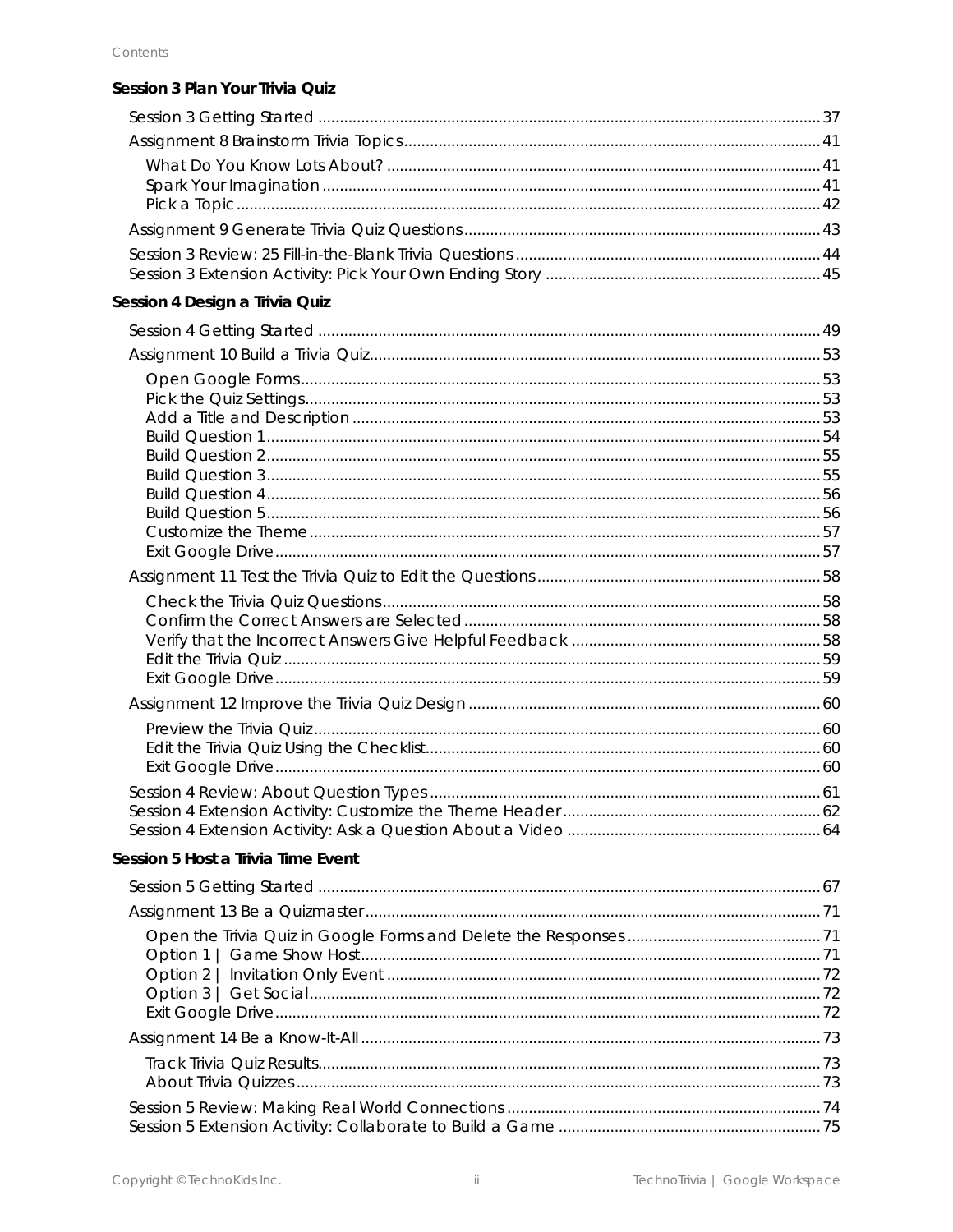#### Session 6 Study Trivia Responses

| Appendices |  |
|------------|--|
|            |  |
|            |  |
|            |  |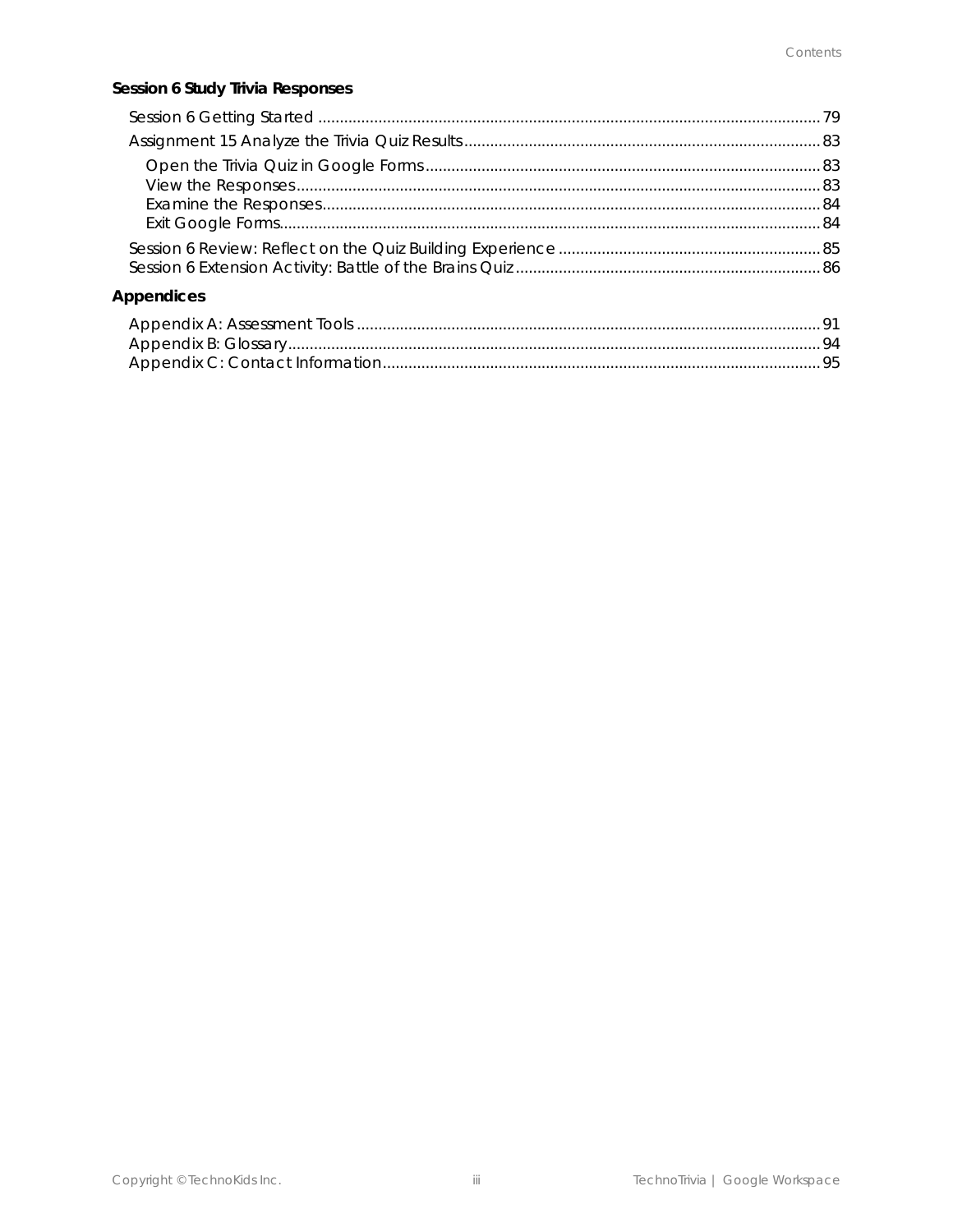#### **TechnoTrivia Overview**

#### **Introduction to TechnoTrivia**

In this project, students become quizmasters. They design a fun trivia quiz using Google Forms. Thought-provoking questions challenge players' knowledge about odd, interesting, and silly facts. The game will use a scoring system and answer key to provide helpful feedback. Upon completion, students host a Trivia Time Event to invite others to test their wits. Extension activities have students create a Pick Your Own Ending story, team up to build a Trivia Game, and host a Battle of the Brains.

Students complete the following tasks:

- $\triangleright$  In session 1, students test their wits. To jump start the fun, they are introduced to trivia quizzes by completing the Wacky Animal Quiz. Once familiar with the structure and purpose of this type of game, students rate their quizmaster type. Get ready to entertain friends and family with odd, silly, and interesting questions.
- $\triangleright$  In session 2, students build a trivia quiz about their country. It will test knowledge about the capital city, flag, landmarks, facts, and national symbols. Students will learn how to pose questions, set the point value, and create an answer key. This activity provides an understanding of Google Forms features and the structure of a quiz.
- $\triangleright$  In session 3, students become quizmasters. They design a trivia quiz for their family and friends to play. To start, they brainstorm topic ideas. Once they have selected a theme, they formulate a plan. An organizer is used to record the questions, correct answers, and points. Students apply helpful tips to generate thought-provoking questions.
- $\triangleright$  In session 4, students build their trivia quiz using Google Forms. They follow their plan to create the questions, scoring system, and answer key. Upon completion, the quizmasters conduct tests to verify the game is working properly. They then assess the quality of the trivia quiz using a checklist to highlight areas for improvement.
- ➢ In session 5, students take part in a Trivia Time Event. Students invite others to take their quiz. They then test their knowledge by taking quizzes made by classmates. Who is a know-it-all?
- ➢ In session 6, students analyze players' answers to the trivia quiz. Using Google Forms, they view a summary of responses. Graphs for each question illustrate the items that players found easy and difficult. Based on their evaluation, they make recommendations on how to change the trivia quiz to make it even better.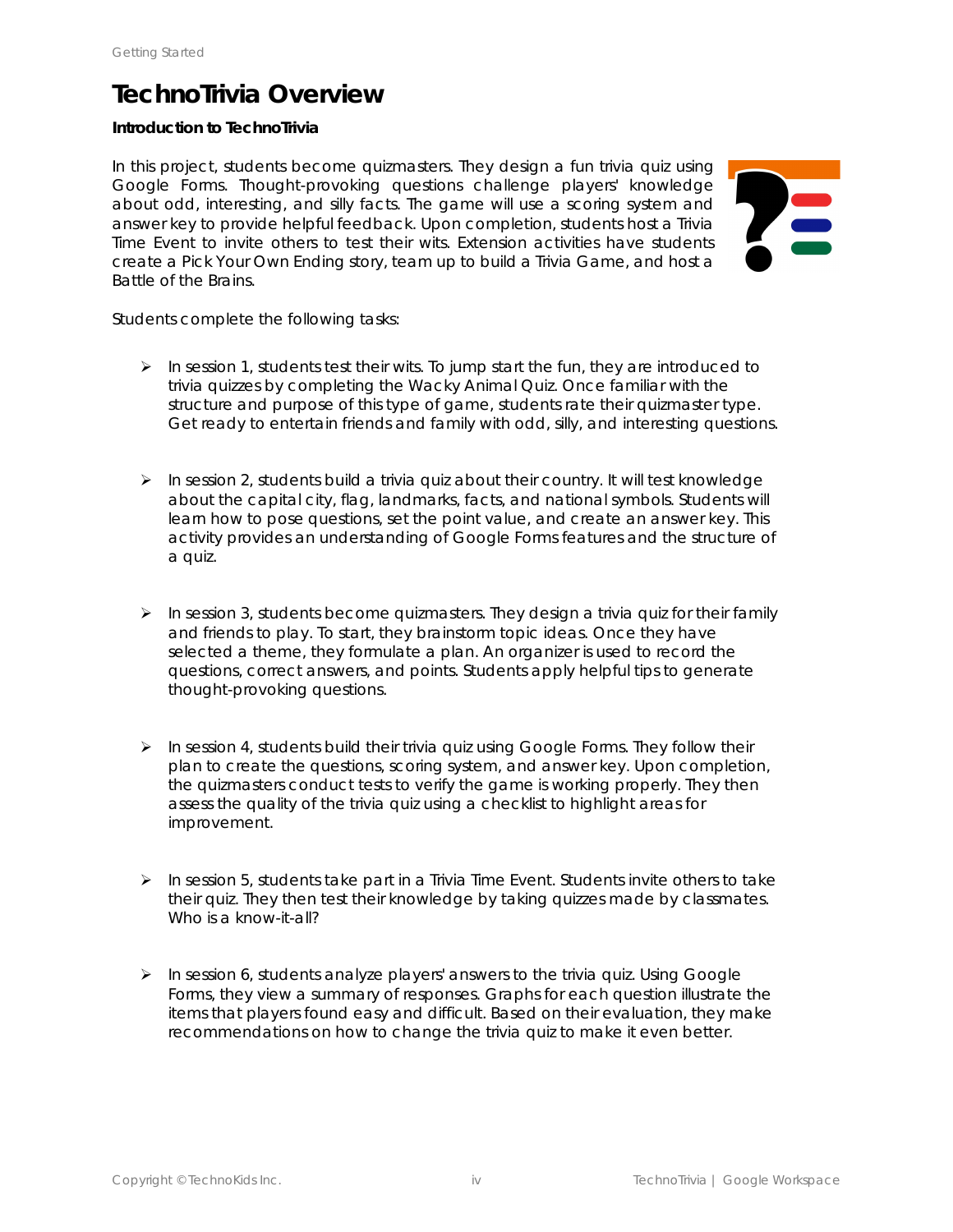#### **Technology Integration Ideas**

By formulating questions to build a trivia quiz, TechnoTrivia offers a fun way for students to develop critical thinking, improve information recall, and enhance communication skills. The trivia theme can be about a unit of study or based upon personal interest. Discover how to integrate TechnoTrivia into language arts, mathematics, social studies, geography, history, or science. There are many ways to integrate TechnoTrivia into curriculum:

- *Spelling Bee*: Expand vocabulary. Host a competition that has participants identify the definition, find the misspelled word, or spell a term correctly.
- *Reading Response*: Form a connection to text. Respond to a novel or short story. Design a quiz that has readers match a character to a statement, describe the setting, or determine the significance of an event.
- *Grammar Exercise*: Practice grammar skills. Create an activity that challenges classmates to punctuate a sentence, recognize parts of speech, or pick the correct homonym.
- *Drill and Practice*: Master basic addition, subtraction, multiplication, or division facts. Produce a simple worksheet that has students choose the correct answer or complete an equation.
- *Brainteaser*: Boost reasoning. Construct a brainteaser with word problems or puzzles that test a person's wit.
- *Unit Study Guide*: Prepare for an upcoming test. Develop a study tool that focuses on the meaning of keywords, recall of essential facts, and the importance of key concepts.
- *Civic Pride Contest*: Celebrate your country. Invent questions that has fellow citizens label capital cities, finish the national anthem, or select famous places.
- *Where in the World?* Showcase a place. Use map outlines, flags, tourist attractions, and tidbits of information to explore the importance of a location.
- *Local Legend Quiz*: Appreciate your hometown. Invite community members to answer trivia about local sports teams, current events, sites, or personalities.
- *Who am I? Riddles*: Acknowledge significant people and their contributions. Generate riddles using famous quotes, photos, or achievements to provide clues to their identity.
- *Historical Timeline:* Determine the importance of events. Invent a quiz that has history buffs identify dates, sequence events, and pinpoint the cause or effect of an incident.
- *Research Review*: Gain a deeper understanding of scientific concepts. Create a review to help fellow classmates recall experimental steps, results, and meaning of findings.
- *Name that Tune:* Host a music tournament. Test competitors' ability to select the correct song line, title, or artist.
- *Wacky News Stories:* Explore current events. Questions include sensational headlines with information about the news story. Players must determine if they are true or false.
- *Pick Your Own Ending Story:* Transform the quiz feature into a short story that has readers pick what happens next. The decision affects the ending. (See Extension Activity 3)
- *Trivia Game:* Invent a game to entertain your friends. Divide questions into categories using sections. (See Extension Activity 5)
- *Battle of the Brains:* Design a trivia game that collects the name and email address of participants. Analyze results to declare a winner. (See Extension Activity 6)
- Art Crawl: Appreciate art. Design a gallery walk that includes questions about famous painters, paintings, and techniques.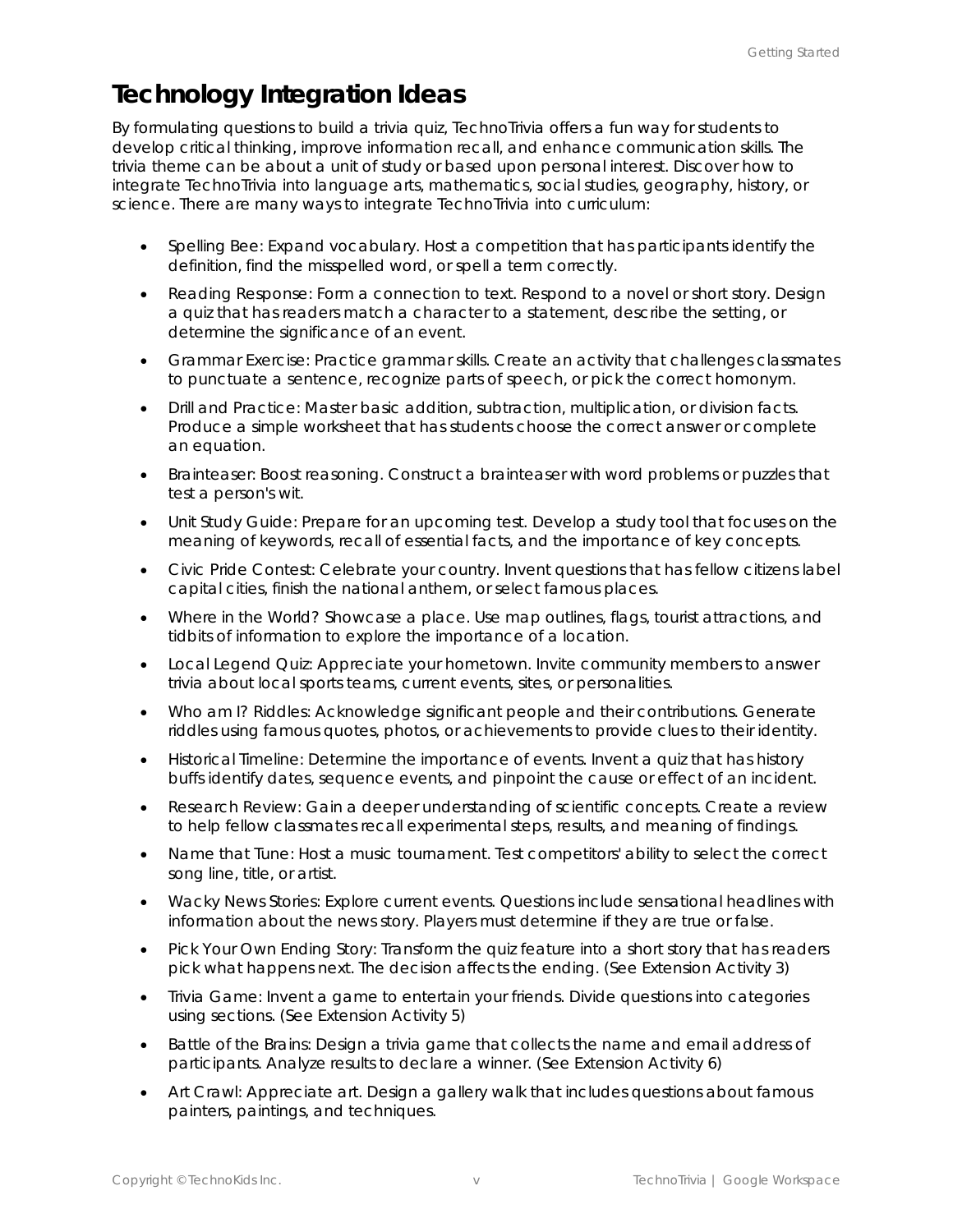# **Assignment 2 Take the Wacky Animal Quiz**

A trivia quiz is fun for people to take. The questions are often silly or odd.

#### Test your wits!

Take the Wacky Animal Quiz made using Google Forms. When you are done, answer the questions. What did you think about it?

#### **Test Your Wits**

Take the quiz below or complete it online: http://bit.ly/trivia\_WackyAnimal.

- 1. The cheetah is the fastest four-legged animal. What is the second fastest?
	- О Pronghorn Antelope
	- О Blue Wildebeest
	- О Lion
	- О Thomson's Gazelle
- 2. Which animal does not drink water?







O Camel **O Kangaroo Rat O Jack Rabbit** 



3. How long does it take before a baby is born? Pick the **two** animals that have the longest pregnancy.





 $\square$  Grant's Zebra  $\square$  Sperm Whale  $\square$  African Elephant  $\square$  Sea Lion



- 
- 4. True or False? The proboscis monkey will die if it eats ripe fruit.



О True О False

5. What is the name of this animal?



О Blobfish О Glopper Fish О Pink Squid

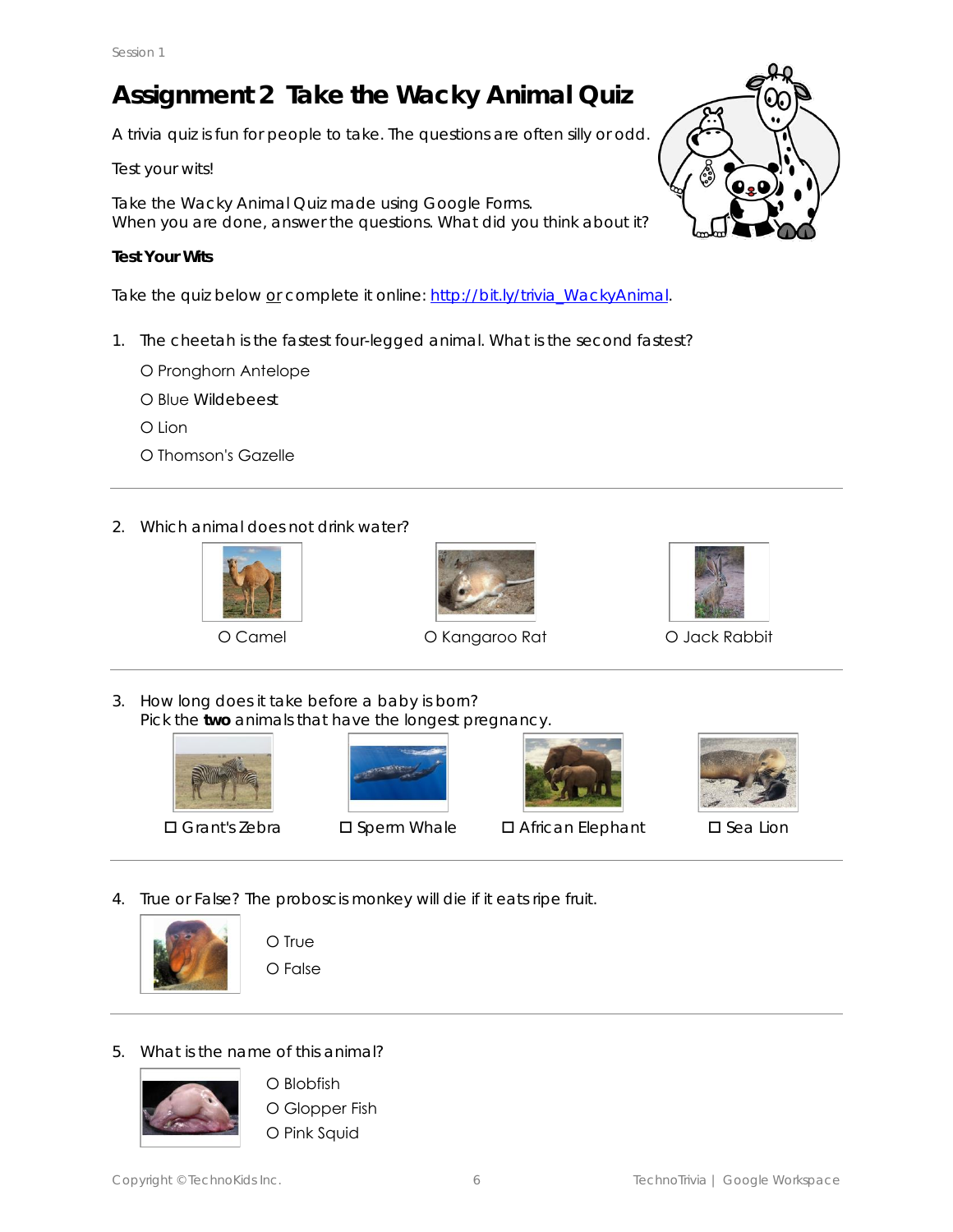**Check Your Score**

How well do you know wacky animal facts? Find out!

- If you did the trivia quiz electronically, click *View score*.
- If you did the trivia quiz on paper, use the *Wacky Animal Quiz Score Sheet* in the Trivia folder to check your answers. The answer sheet is a sample of the actual quiz in Google Forms. It lists the correct answers, feedback, and key features.



**What Did You Think About the Trivia Quiz?**

- 1. How many wacky questions did you get right?
- 2. A trivia quiz should be fun to take. The Wacky Animal Quiz has many features. Which **four** do you think are the most important?

There are a variety of question types: multiple choice, true/false, and checkboxes.

 $\square$  The questions highlight interesting facts about the topic.

- Pictures illustrate questions to improve understanding.
- Choices challenge players to pick the correct answer.
- □ Answers include pictures to add interest.
- Feedback for answers offers encouragement and provides helpful information.
- $\square$  Background theme relates to the topic.
- □ Points are set for each question.
- 3. What did you like about the Wacky Animal quiz?
- 4. You will be building your own trivia quiz. List three topics you know a lot about or find interesting. Would they make a good trivia quiz?

| I know lots about | Would the topic make a good trivia quiz? |
|-------------------|------------------------------------------|
|                   |                                          |
|                   |                                          |
|                   |                                          |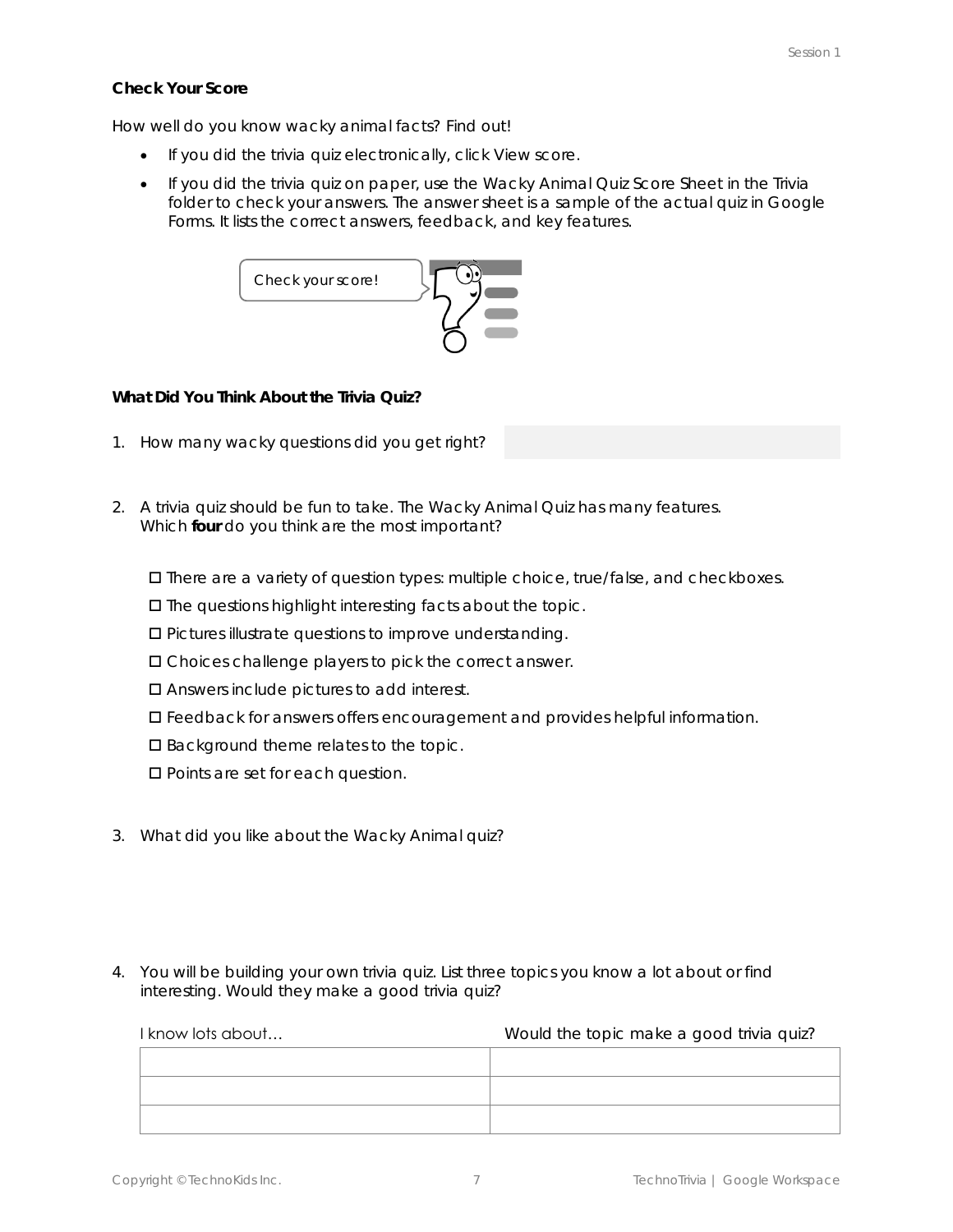# **Assignment 4 Prepare to Build a My Country Quiz**

You are going to make a trivia quiz about the country where you live. It will have questions about:

- Capital city
- Flag
- Famous landmarks
- Interesting fact
- National symbol



You may already know the facts you need to create the quiz. If you do not, use the Internet to research the information. Record the information below.

#### **About My Country**

- 1. What is the capital city?
- 2. What does the flag look like? Describe the colors and symbols.

- 3. List **two** famous landmarks. A landmark is an object or structure that is well-known and is an interesting feature in the area . It could be a mountain, river, lake, waterfall, building, tower, bridge, or statue.
	- $\bullet$
	- $\bullet$
- 4. What is an interesting fact about your country?

5. What is a national symbol? A symbol is an object that represents the country. It could be an animal, plant, sport, or other unique item.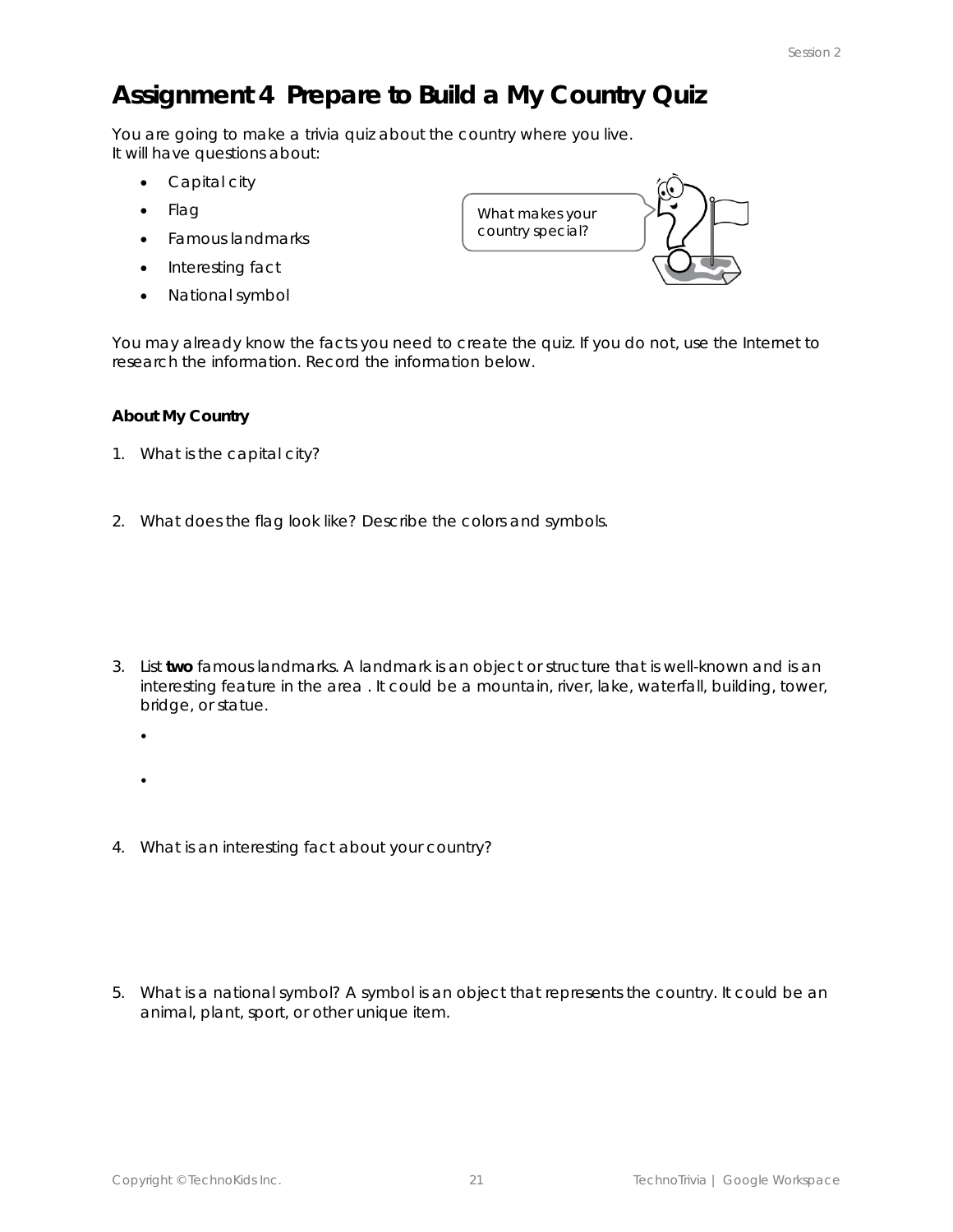## **Assignment 5 Describe the My Country Quiz**

A trivia quiz must have a catchy title and an interesting description. This will grab the attention of your players. Follow the instructions to start creating a quiz using Google Forms.



**Open Google Forms**

- 1.  $\triangleright$  Sign in to Google Drive.
	- Click *New*. Click *Google Forms*.

#### **Pick the Quiz Settings**

| 2. | $\triangleright$ Click the Settings tab.<br>Responses<br>Settings               |                                                                                                                                         |
|----|---------------------------------------------------------------------------------|-----------------------------------------------------------------------------------------------------------------------------------------|
|    | $\triangleright$ Click Make this a quiz.                                        | <b>Settings</b>                                                                                                                         |
|    |                                                                                 | Make this a quiz<br>Assign point values, set answers, and automatically provide feedback                                                |
| 3. | $\triangleright$ Set quiz options:                                              | <b>RELEASE GRADES</b><br>Have<br>Immediately after each submission<br>players see                                                       |
|    | o Immediately after each submission                                             | their score<br>Later, after manual review<br>Turns on Responses -> Collect email addresses<br>right away.<br><b>RESPONDENT SETTINGS</b> |
|    | o Missed questions                                                              | Missed questions<br>Respondents can see which questions were answered correctly                                                         |
|    | o Correct answers                                                               | Correct answers<br>Respondents can see correct answers after grades are released                                                        |
|    | o Point values                                                                  | Point values<br>Respondents can see total points and points received for each question                                                  |
|    |                                                                                 |                                                                                                                                         |
|    | $\triangleright$ Click the Questions tab.<br>Questions<br>Responses<br>Settings |                                                                                                                                         |

#### **Create a Quiz Title**

4.  $\triangleright$  Replace Untitled form with a catchy *Quiz Title*.

When done, click *Untitled form* at the top to update the name of the file.



**Title Ideas:** How Much Do You Know About \_\_\_? Test Your National Spirit Are You *Canadian* at Heart? *Country Name* Brainteaser Proud to Be *American*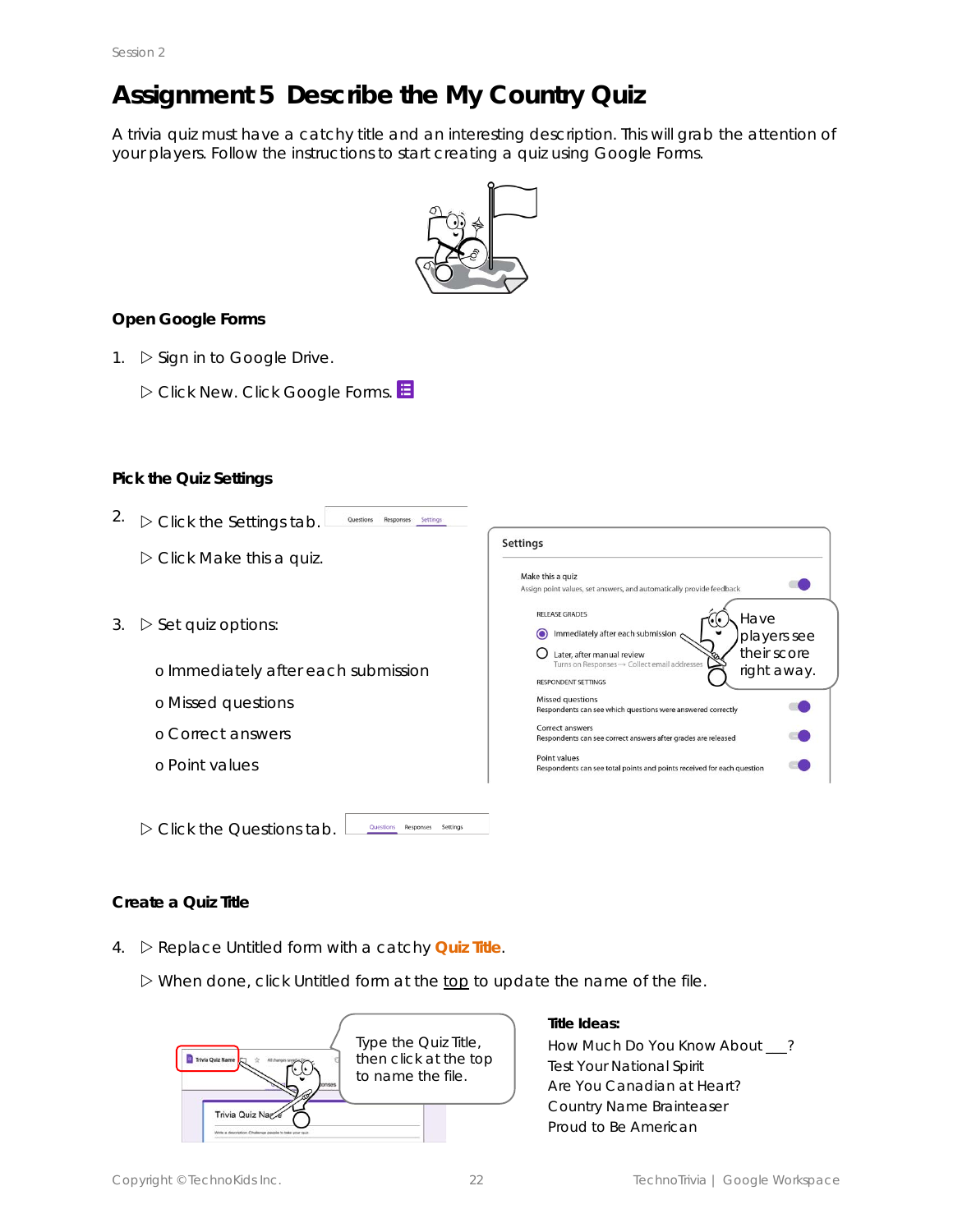#### **Describe the Quiz**

5. Replace *Form description* with a description of the quiz, such as **How well do you know your country? Let's find out!**



**Apply a Theme that Suits Your Country**

6. Click *Customize Theme*.

Pick a banner for the top of the quiz. In the Header area, click *Choose image.*



Under THEMES, pick an image that suits your country. Click *INSERT*.



7.  $\triangleright$  From the *Theme options*, pick a theme color, background color, and font style.

 $\triangleright$  Close the pane.  $\bigtimes$ 

**Preview the Quiz and Exit Google Forms**

- 8.  $\triangleright$  Click Preview.  $\odot$  Look at your quiz.
	- $\triangleright$  Click Edit this form *t* to exit Preview mode.
	- Exit Google Forms.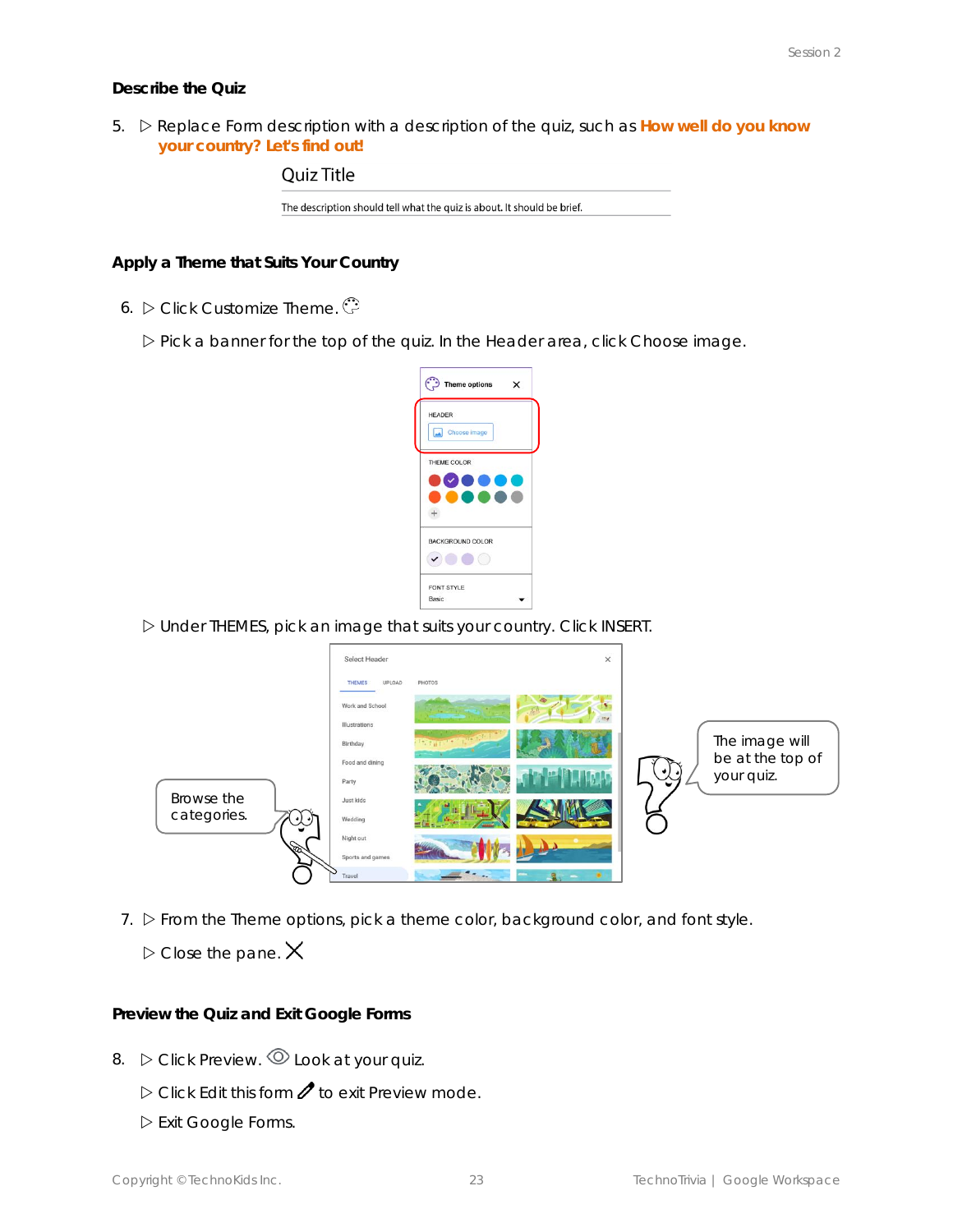# **Assignment 6 Develop Questions for My Country Quiz**

Your trivia quiz will have five questions. Follow the instructions to build the quiz. Refer to Assignment 4 for the correct answers.

**Open the My Country Quiz in Google Forms**

#### **What Is the Capital City?**

Write a multiple choice question that has the player pick from a list of choices.

- 1. Replace *Untitled Question* with **What is the capital city of** *Country Name?*
	- Select *Multiple choice* as the question type. Add the choices:
		- o Replace Option 1 with the *Capital City*.
		- o Click *Add option*. Replace Option 2 with an *incorrect answer*.
		- o Click *Add option*. Replace Option 3 with an *incorrect answer*.





- 2.  $\triangleright$  Set the points and correct answer:
	- **o Click Answer key ○** below the question.
	- o Change the points to **1**.
	- o Select the correct answer.

| <br>Choose correct answers:         |        |
|-------------------------------------|--------|
| What is the capital city of Canada? | points |
| $\circledcirc$ Otisus               |        |
| $\bigcap$ Toronto                   |        |
| Vancouver                           |        |
| Add answer feedback<br>w            |        |
|                                     | Done   |

- $3. \quad$   $\triangleright$  Add feedback:
	- o Click *Add answer feedback*.
	- o Select *Incorrect answers*. Type **No. The correct answer is** *capital city*.

| <b>Add feedback</b>               |                                   |  |
|-----------------------------------|-----------------------------------|--|
|                                   | Incorrect answers Correct answers |  |
| No, the correct answer is Ottawa. |                                   |  |
|                                   |                                   |  |



Feedback is a way to offer encouragement or share information.

- o Select *Correct answers*. Type **Yes!**
- Click *Save*. Click *Done.*

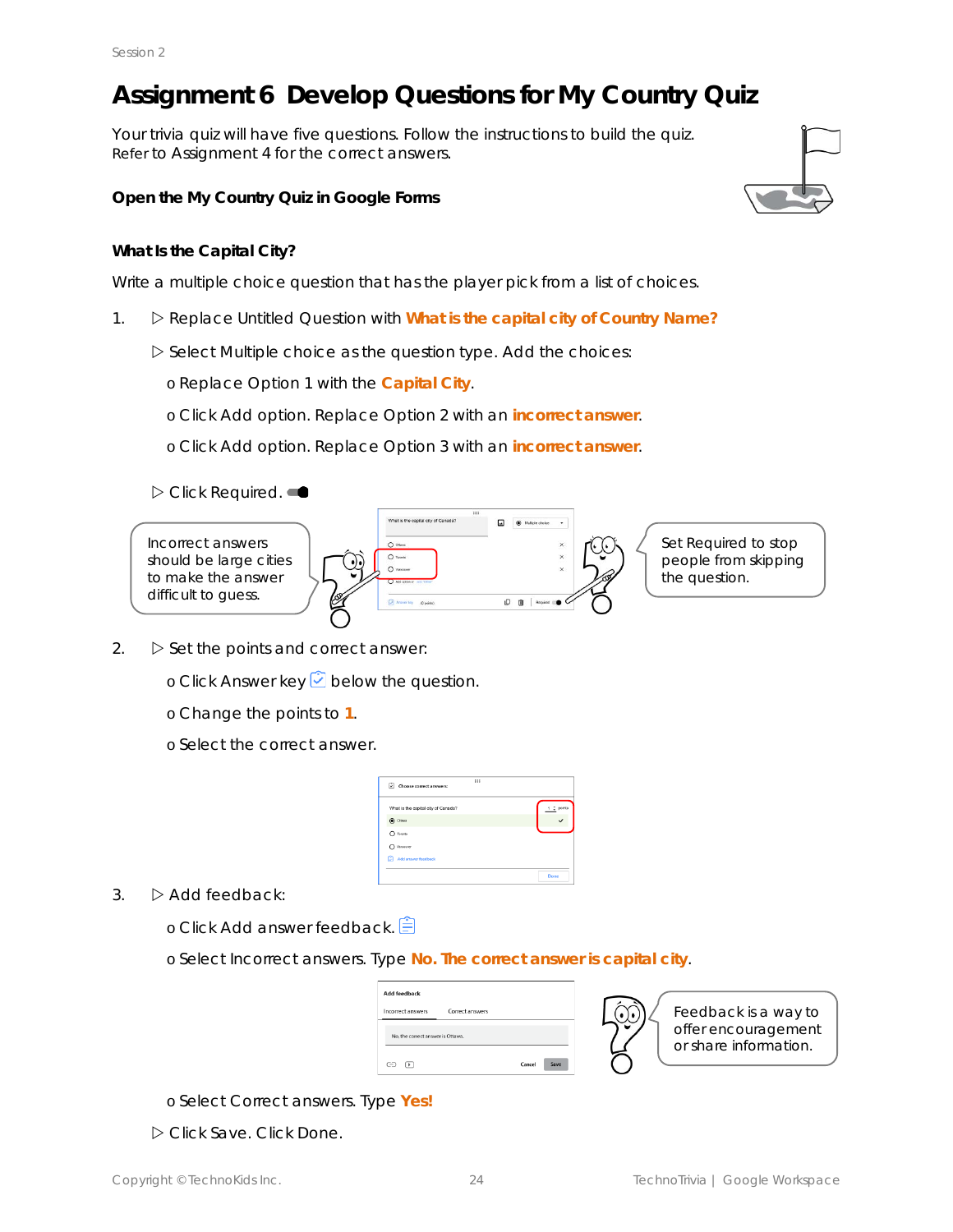**Which Is the Country's Flag?**

Create a multiple choice question that includes pictures as options.

- 4.  $\triangleright$  Click Add question  $\bigoplus$  from the Tools panel.
	- Replace *Question* with **Which is the flag of** *Country Name?*
	- Select *Multiple choice* as the question type. Add a picture option:
		- o Select *Option 1*. Click *Add image* at the end of the line.

| x                         | مەا |
|---------------------------|-----|
| Add option or add "Other" |     |

- o Click *GOOGLE IMAGE SEARCH*.
- o Type *Country Name* **flag**.
- o Press ENTER.
- o Pick a flag you like. Click *INSERT* to add it to the question.
- Use your skills to add two incorrect flags.
- Click *Required*.
- $5. \quad$   $\triangleright$  Set the points and correct answer:
	- o Click *Answer key* below the question.
	- o Change the points to **1**.
	- o Select the correct answer.



- 6.  $\triangleright$  Add feedback:
	- o Click *Add answer feedback*.
	- o Select *Incorrect answers*. Type **No. The flag is… Describe the colors or symbol**.
	- o Select *Correct answers*. Type **You are right!**
	- Click *Save*. Click *Done.*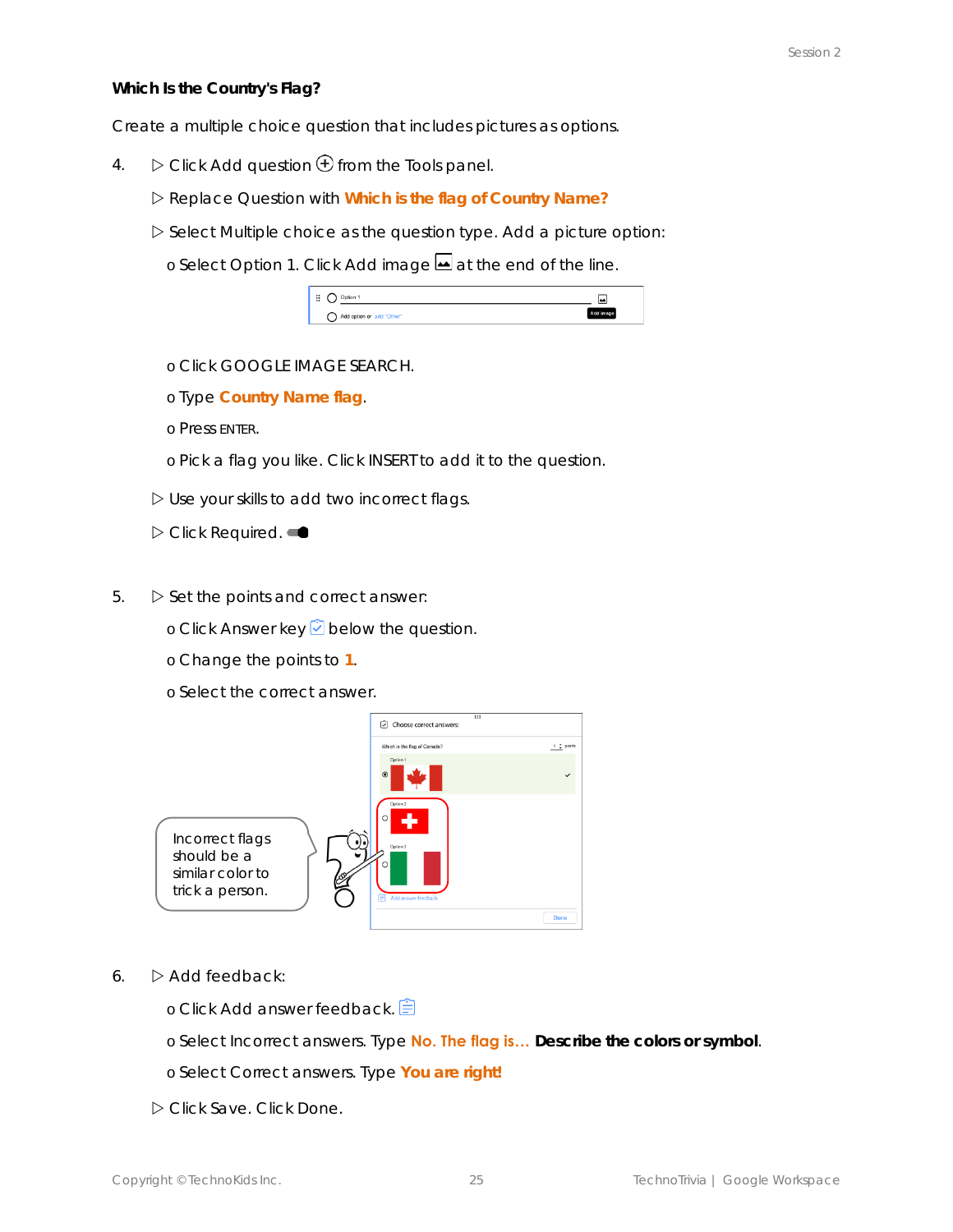**Which Two Are Famous Landmarks?**

Checkboxes allow for more than one answer. Ask a question about famous landmarks.

- 7.  $\triangleright$  Click Add question.  $\oplus$ 
	- Replace *Question* with **Pick two famous landmarks of** *Country Name.*
	- Select *Checkboxes* as the question type.
	- $\triangleright$  Add four landmarks:
		- o Replace Option 1 with a *Landmark Name*.
		- o Click *Add image*.  $\blacksquare$  Search for an image of the landmark. Insert the image.
		- o Click *Add option*. Replace Option 2 with *another landmark* from your country.
		- o Click *Add option*. Replace Option 3 with *another landmark* from *another country*.
		- o Click *Add option*. Replace Option 4 with *another landmark* from *another country*.

Click *Required*.

| m                                   |   |               |          |                |
|-------------------------------------|---|---------------|----------|----------------|
| Pick two famous landmarks of Canada | 口 | Checkboxes    | ۰        | Landmark Ideas |
| Rockies                             |   |               | $\times$ |                |
|                                     |   |               |          | mountain       |
|                                     |   |               |          | river or lake  |
| <b>CN</b> Tower                     |   |               | $\times$ | waterfall      |
|                                     |   |               |          | building       |
|                                     |   |               |          |                |
| Golden Gate Bridge                  |   |               | $\times$ | tower          |
|                                     |   |               |          | bridge         |
| Satue of Liberty                    |   |               | $\times$ |                |
| Add option or add "Other"           |   |               |          |                |
| Answerkey (O points)<br>ю           | o | Required<br>圃 |          |                |

8.  $\triangleright$  Select the number of correct options:

- o Click *More*. Pick *Response validation*.
- o Click the *Select at least* arrow. Pick *Select exactly*.
- o Type **2** as the Number.
- o Replace *Custom error text* with **Pick two landmarks**.



o Select the two correct answers.

Copyright © TechnoKids Inc. 26 TechnoTrivia | Google Workspace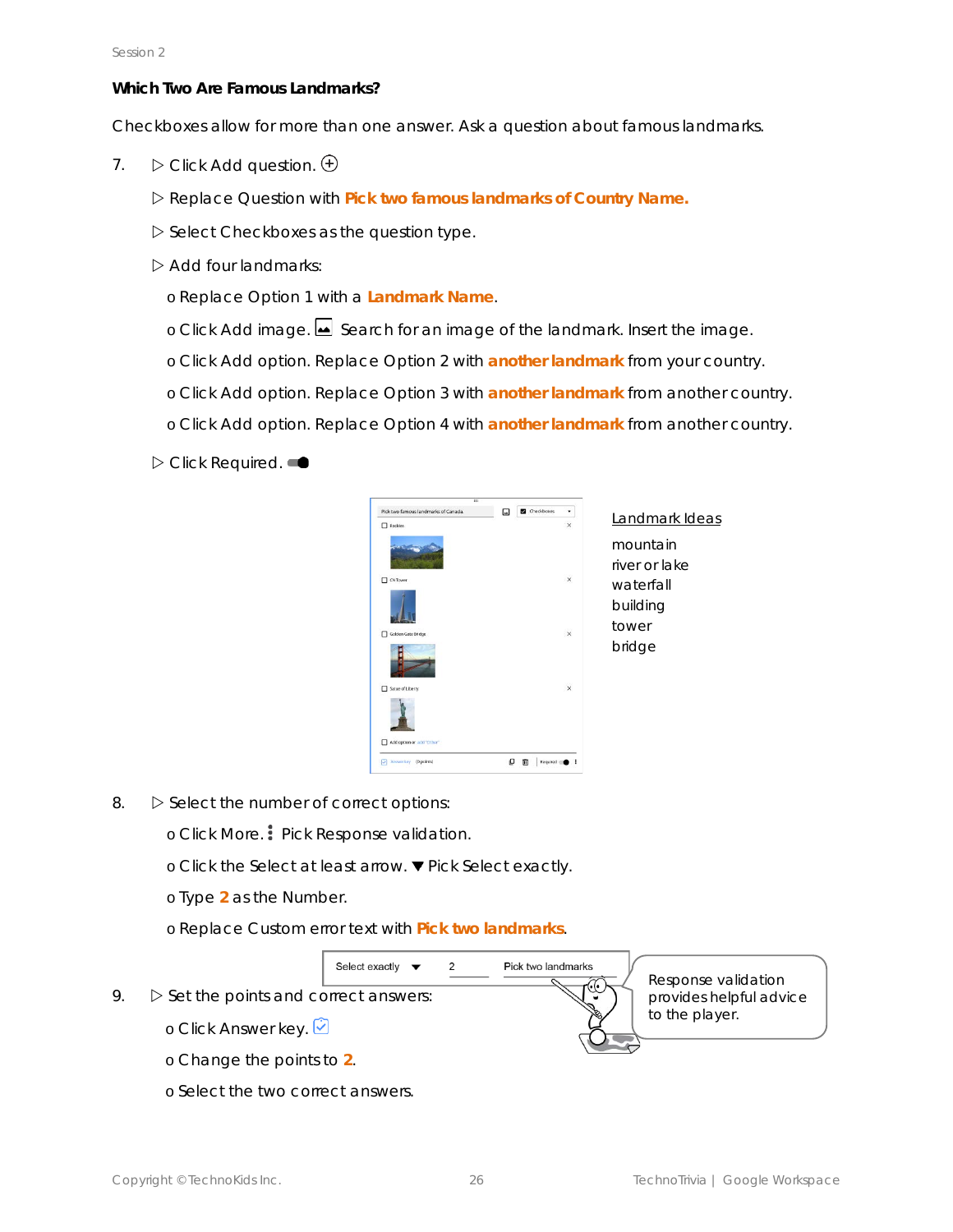- 10. **D** Provide answer feedback:
	- o Click *Add answer feedback*.
	- o Click *Incorrect answers*. Type **No,** *landmark* **and** *landmark* **are not in** *Country*.
	- o Click *Correct answers.* Type **Terrific!**
	- Click *Save*. Click *Done.*

**Is the Fact True or False?**

Add a true or false question. It will use a dropdown list that allows players to pick from a menu. Insert an image to add interest.

- 11.  $\triangleright$  Click Add question.  $\oplus$ 
	- Replace *Question* with **True or False?** *Add an interesting fact.*
	- Click *Add image* from the question line to add a picture about the fact.



 $D$  Drag a corner handle to resize the picture.



- $\triangleright$  Click off of the picture to deselect it. The *More* button  $\mathbb O$  will appear.
- $\triangleright$  Format the image:

o Click More  $\overline{\mathbb{O}}$  on the picture.

o Align the picture.  $\equiv \equiv \equiv$ 

o Click *More* again. Click *Add a caption*. Type *name of the picture*.

12.  $\triangleright$  **Select Dropdown as the question type.** 

o Replace Option 1 with **True**.

o Click *Add option*. Replace Option 2 with **False**.

- Click *Required*.
- 13.  $\triangleright$  Set the points and correct answer:
	- o Click *Answer key*.
	- o Change the points to **1.**
	- o Select the correct answer.

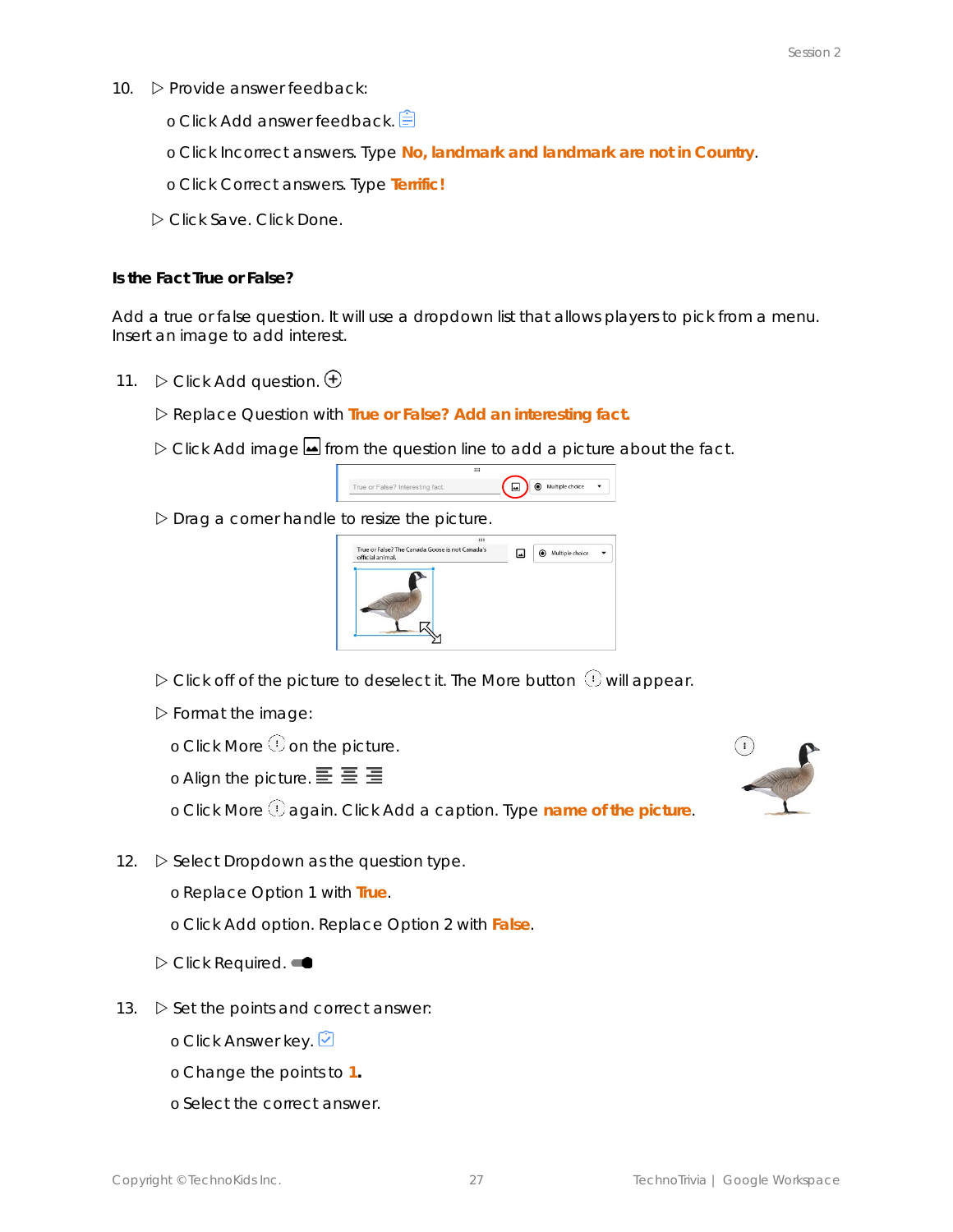- 14.  $\triangleright$  Add feedback:
	- o Click *Add answer feedback*.
	- o Select *Incorrect answers*. Type **No.** *Give information about the fact.*
	- o Select *Correct answers*. Type **Super! You know a lot about** *Country Name.*
	- Click *Save*. Click *Done*.

**Can You Identify the National Symbol or Object?**

A picture can also be part of the question. Try it!

- 15.  $\triangleright$  Click Add question.  $\bigoplus$ 
	- Replace *Question* with **What is the name of this national symbol or object?**
	- Click *Add image* from the question line to insert a picture of the symbol or object.
	- $\triangleright$  Resize  $\mathcal{F}_{\Delta}$ , align  $\Xi \equiv \Xi$ , and add a caption to the picture.
	- Set the question type to *Dropdown* or *Multiple choice*. Add the options.
	- **D** Click Required. ●



- 16.  $\triangleright$  Click Answer key.  $\bigcirc$  Set the points to 1 and select the correct answer.
- 17.  $\triangleright$  Add feedback:
	- o Click *Add answer feedback*.
	- o Select *Incorrect answers*. Type **No**. *Give information about the symbol or object.*
	- o Select *Correct answers*. Type **Great work!**
	- Click *Save*. Click *Done*.

**Order the Answer Options for Each Question (Optional)**

You can change the order of the answers.



- 18.  $\triangleright$  Click on a question to select it.
	- $\triangleright$  Rest to the left of an answer. Drag the handle  $\ddot{::}$  up or down to change the position.
	- Exit Google Forms.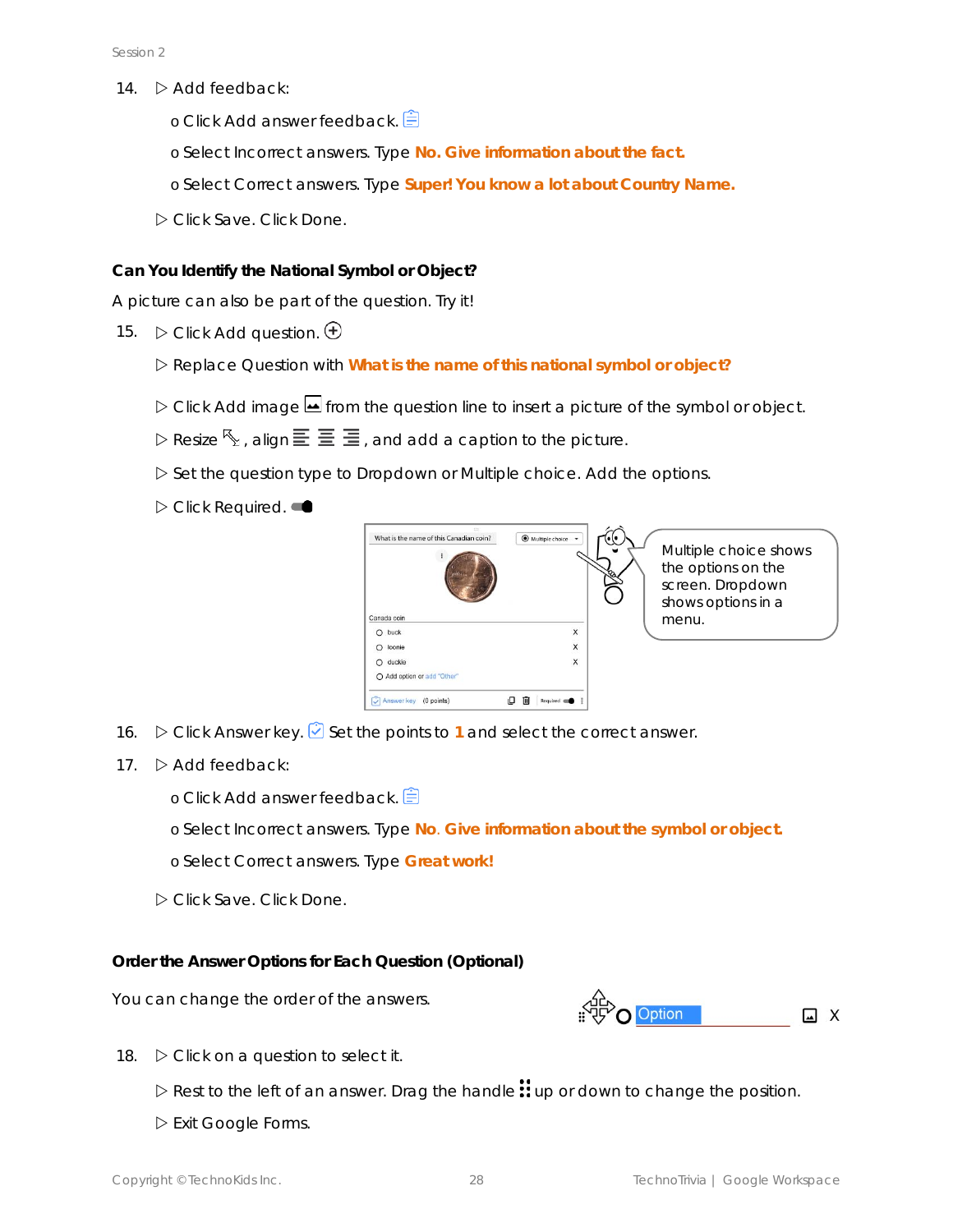# **Session 3 Review: 25 Fill-in-the-Blank Trivia Questions**

Need help writing questions?

Use the list below to come up with ideas for your trivia quiz.



- 1. Who invented \_\_\_?
- 2. Who was the first person to \_\_?
- 3. Who won \_\_\_?
- 4. Why is famous?
- 5. What year did happen?
- 6. What is the meaning of \_\_\_?
- 7. What do \_\_\_ eat?
- 8. What is the second largest ?
- 9. What is another name for \_\_?
- 10. What is the oldest \_\_\_?
- 11. Look at the picture. What is the name of the object?
- 12. Which of the pictures in the list below is a \_\_\_?
- 13. Which is the fastest \_\_\_?
- 14. Which items are used to \_\_\_?
- 15. Which item does not belong?
- 16. Which \_\_\_ is missing from the list?
- 17. Which of the following is true?
- 18. Where was \_\_\_ born?
- 19. Where is \_\_\_ located?
- 20. When did \_\_\_ end?
- 21. When was \_\_\_ created?
- 22. How many <u>quare in 2</u>?
- 23. How many times does it take to \_\_?
- 24. How often does happen?
- 25. How long is ?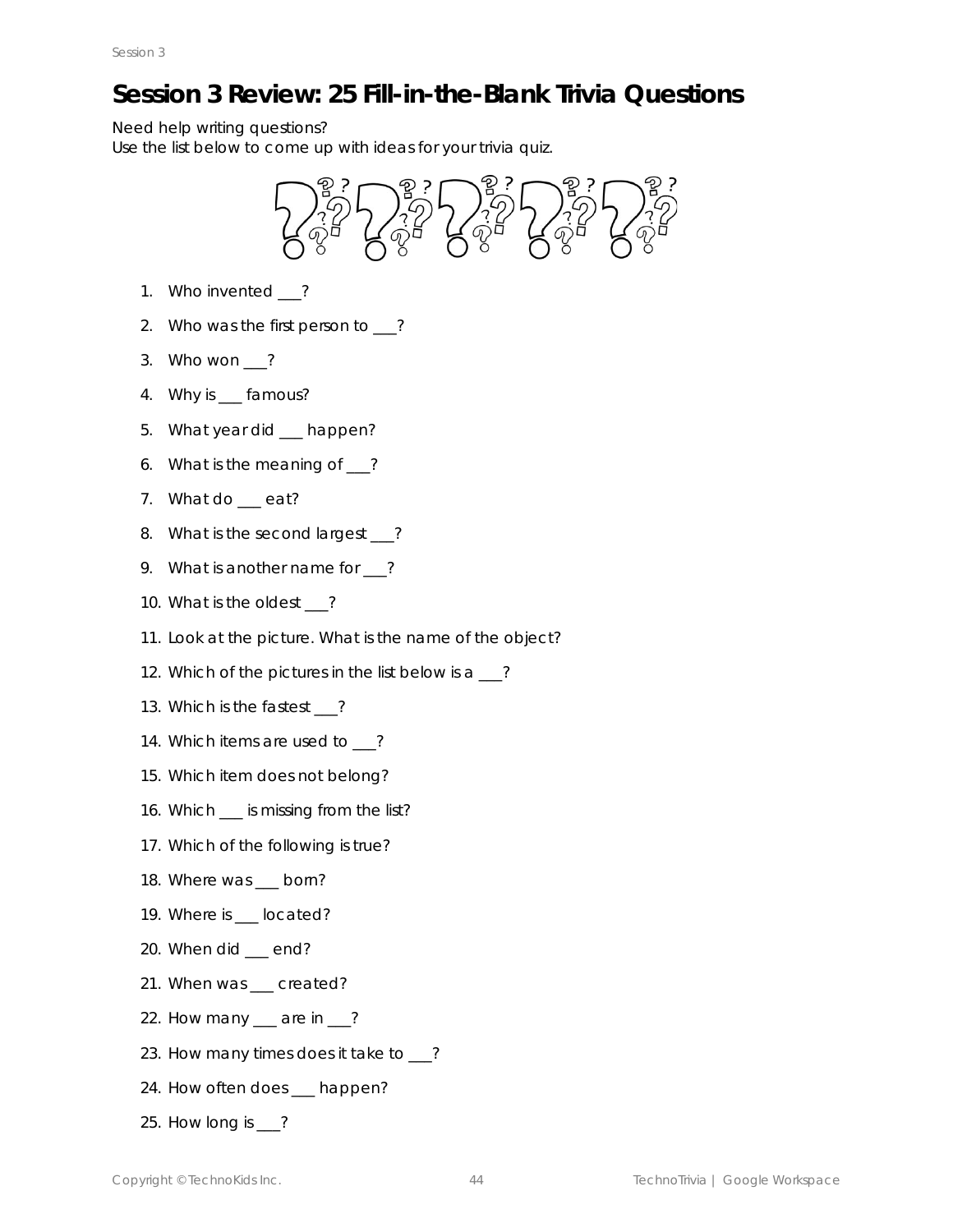## **Assignment 12 Improve the Trivia Quiz Design**

Your trivia quiz should be working great! It is *almost* ready for players.

Use the checklist to assess the design. What should you change to make it *even better?*

**Preview the Trivia Quiz**

- Open the trivia quiz in Google Forms. Click *Preview*.
- Check each item on the checklist. Then edit the trivia quiz.

**Edit the Trivia Quiz Using the Checklist**

| My trivia quiz is well designed:                                                     |  |
|--------------------------------------------------------------------------------------|--|
| My friends and family will like the topic of the trivia quiz.                        |  |
| The title and description attract attention.                                         |  |
| The theme of the quiz fits the topic.                                                |  |
| Pictures and text create a fun looking quiz.                                         |  |
| The sequence of questions is from simple to difficult.                               |  |
| The correct answer is not always in the same spot.                                   |  |
| My trivia quiz has challenging questions:                                            |  |
| The questions are interesting facts about the topic.                                 |  |
| A range of question types adds variety.                                              |  |
| My trivia quiz has thought-provoking answer options that make people think:          |  |
| The correct answer has been fact-checked and is right.                               |  |
| The incorrect answers sound like they could be correct.                              |  |
| My trivia quiz has an informative answer key that shares encouragement or knowledge: |  |
| The scoring system makes sense.                                                      |  |
| Feedback shares information about the topic.                                         |  |
| Feedback uses a mixture of encouraging comments.                                     |  |

**Exit Google Drive**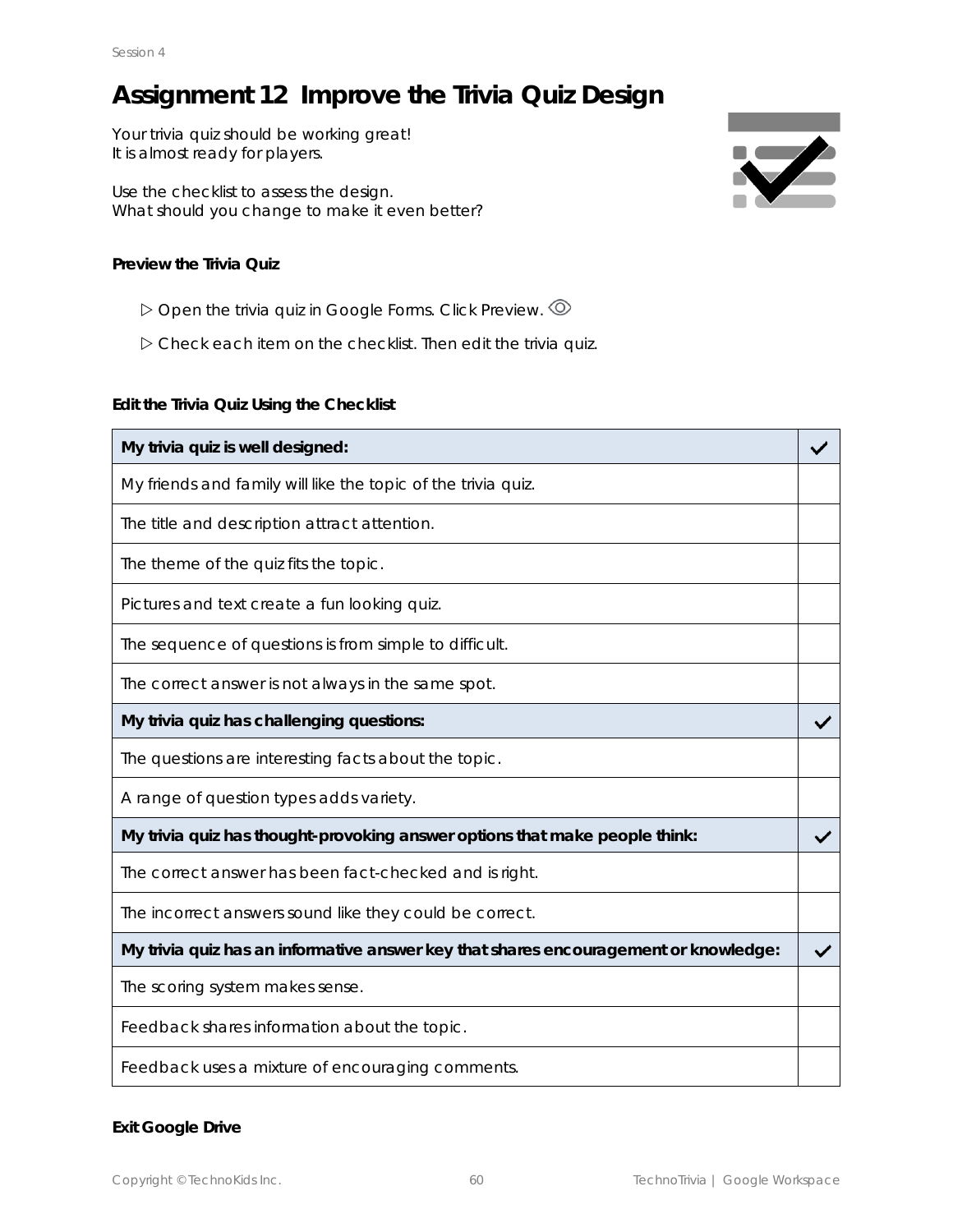## **Session 4 Extension Activity: Customize the Theme Header**

You can add a saved picture file to the top of your trivia quiz. Try it!

Search the Internet to locate a picture that suits your topic. It should be wider than it is tall.

**Copyright and Images on the Internet**

 $\frac{2}{3}$  $2^t$  $\equiv$ Y create a bannerP 目目目 P **TTTK** P P ⊡

Before you get started, it is important to know that you cannot just take any image you want from the Internet. Some pictures are *copyright* protected. This means that the creator of the image decides who has the *right* to use a *copy* and how they can use it. If you use a picture without permission, it is stealing.

Copyrighted pictures often have a  $\circ$  symbol on the image with the date or name of the owner. This is a way of identifying who owns the picture. Be mindful of copyright laws when choosing an image.

**Find an Image**

- 1. Open a web browser. Go to **www.google.com**.
- 2. Enter a *keyword* to search for an image. Press ENTER.



- 3. Click the *Images* link to filter the results to just pictures.
- 4. Click *Tools*. Click *Usage Rights* and choose an option that allows free use of images.



**Save the Image as Banner**

- 5. Click on an image to enlarge it.
- 6. Right click on the image and choose *Save image as*. Choose a place to save the image.
- 7. Type **banner** into the file name box. Click *Save*.

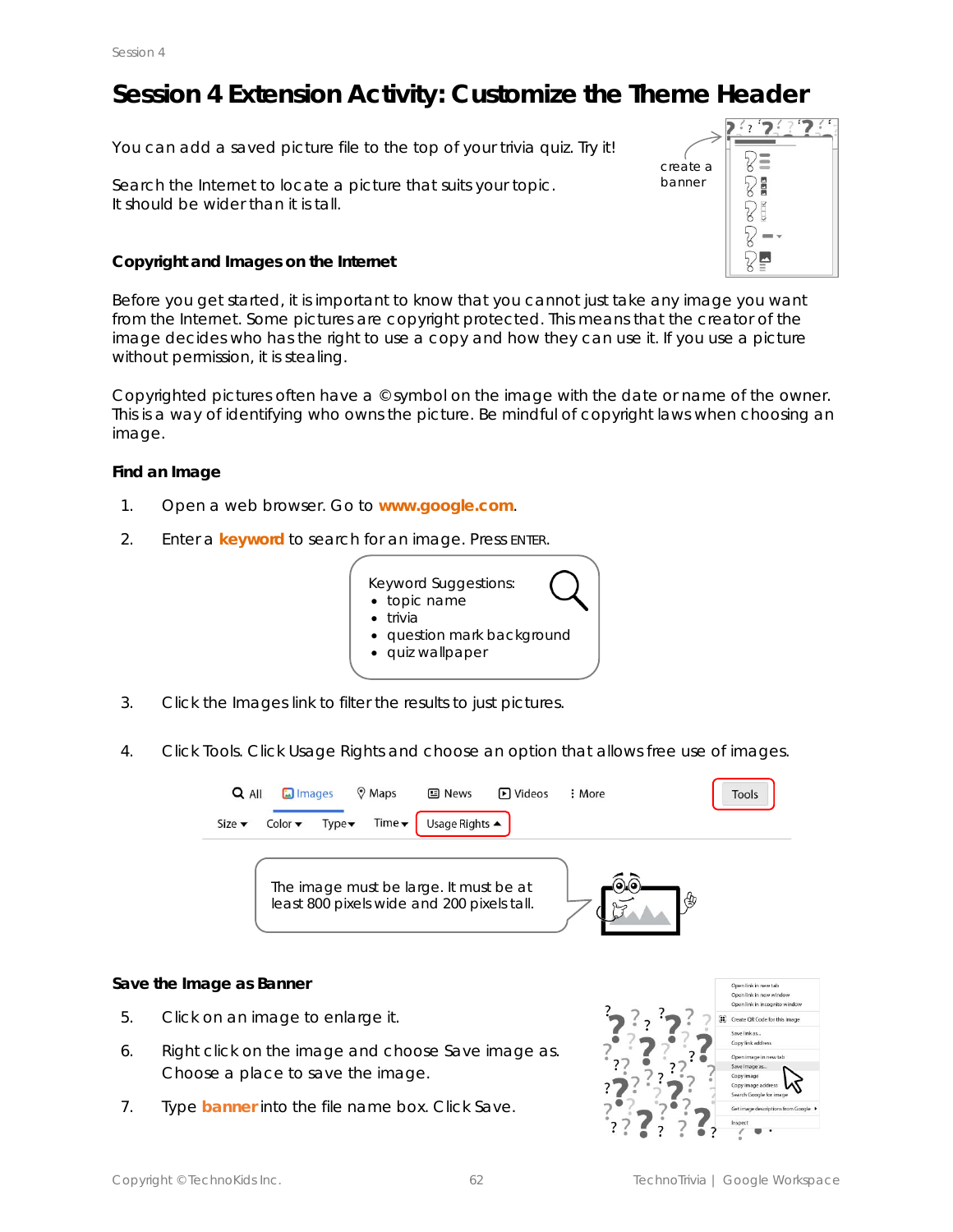**Upload the Banner into Your Quiz**

- 8. Open the *Trivia Quiz* document in Google Forms.
- 9. Upload the banner:
	- a. Click *Customize Theme*.
	- b. Click *Image uploaded.*
	- c. Click *PHOTOS*.
	- d. Select the *banner* file and click *Open*.

If your image does not upload, save a different image.



10. Resize and move the box to crop the image. Click *Done*.